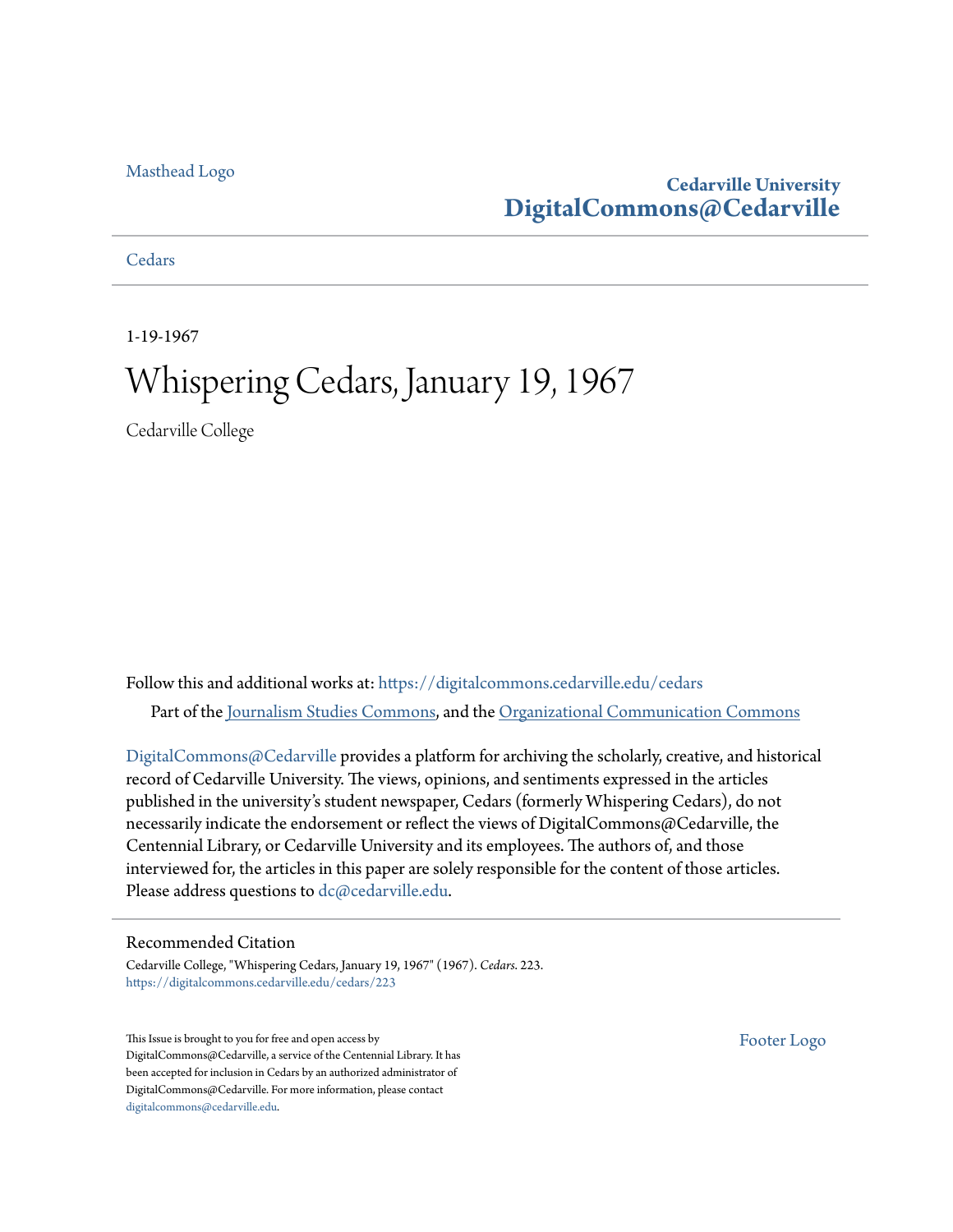# WHISPERING GEDARS

Volume 2, Number 6 Cedarville College, Cedarville, Ohio Thursday, January 19, 1967

Account the set of the other in the set of the set of the set of the set of the set of the set of the set of the set of the set of the set of the set of the set of the set of the set of the set of the set of the set of th

# **New Constitution Proposed**

D.P.L. truck prepares to lower bell from tower in old opera house which now serves as library, police department and mayor's office.

### For Whom Does Bell Toll? College, Village Disagree

of the bell which had been in the tower since before 1890. They did, and a petition was circulated for presentation to the Village Council on January 16.

Because the old constitution was written for a student body less than one half the size of Cedarville's present enrollment, it is basically outdated.

Acom in it-tee of Student Council members consisting of Ron Grosh, Jim Hay, and Dick Pettitt has been working on a new Student Body Constitution of Cedarville College since the beginning of the year.

When he became vicepresident, Ron Grosh, had originally been assigned by Ron McDugle, a former president, to write a set of by-laws in May, 1965.

However, since the problems were so complicated, instead of trying to merely revise the constitution, it was decided to write a new one.

Duties of individual Stu dent Council members would be amplified. Attendance re quirements would be stiffened, and each member would have to faithfully par ticipate in a standing or student faculty committee. Election procedures would be changed in some areas. *A* primary election would take the place of the present petitions, and the amount of money a candidate is allowed<br>to spend on his campaign

This proposed constitution was presented and explained to the Student Body during an informal meeting held in chapel on January 13.

Incompleteness was another main fault. The first eight pages of the new constitution are primarily an ampli-

fication of the old five page structure.

Many of the procedures, precedents, and traditional operations which have be-, come accepted in the gov erning body have never been officially put into writing. B e s id e s introducing new ideas, the proposed consti tution also includes those ideas which have been prac-<br>ticed each year. Under the bylaws, various committees, both old and new, are specif ically listed;

Another new aspect is that a Student body chaplain would be elected along with the other officers.

The whole thing seemed anti-climactic. The Milner Hall bell had been pilfered from the Administration Building; The Pi Sigma Nu bell appeared at a home soccer game to the chargrin of Mr. Sweeney and Et Al, whoever that is, whose bell had been impounded until Student Council, an intramural bell committee, and the administration decided whether it should be subject to orderly or chaotic fist fights.

> amestown, New York; and Loren Reno from Cedarville, Ohio.



An interesting sidelight Trustees relax for luncheon in middle of busy day.

The Cedarville College nication could be made to the students.

and equipment.

Probably of greatest immediate interest to students was the acceptance of an architect's proposal for an addition to the present food service facilities. This addition will increase the seating capacity of the main cafeteria, excluding the overflow room, from 138 to 432.

The reasoning that the bell is needed for emergency fire warning in case of power failure has raised a few eyebrows among prominent Cedarville students. Mr. Sweeney was observed to say, "Ha ha."

> Miss Dunn will replace Mrs. Entner who will be going to the mission field with her husband. Miss Dunn

# Trustees Meet For Long Session

Little did anyone suspect that community re side n ts might care about the future bounces.

Expressions of community spirit seldom lend themselves to logical analysis. They are too much a part of the people to be anything less than human feelings. However, following good journalistic practices to the end, this reporter cannot say he hopes they get it back.

That's the way the old bell

# Frosh Elect Officers; Hayride Being Planned

Although it is too early for these officers to have a complete program outlined, some projects have been discussed. A tutoring service for freshmen with academic problems is the most important. A Freshman Hayride-Hootenanny has been scheduled for February. Ever necessary fund raising activities are among the other ideas which are in the planning stages.

The new freshman class officers foresee an active semester. They are James Fisher, President; David Bauer, Vice President; Robert Grunert, Treasurer; Carole Rand, Secretary; and Elizabeth Ross and Loren Carole Rand from Dallas,

Reno; Student Council repre-sentatives. Texas; Libby Ross from concerning these officers is the diversity of their homes. Jim Fisher is from the Central African Republic; Dave Bauer from Milwaukee, Wisconsin; Bob Grunert fr om San Francisco, California;

Interest displayed by the freshmen in choosing their officers was above average. Balloting was very close after some quite original poster-campaigning.

Trustees met Saturday, Jan- $\mu$ ary 14, with a very full agenda. The meeting lasted from 8:30 to 3:00 p.m. with approximately an hour off for a luncheon with their wives in the overflow dining area.

 Mr. Dale Murphy, Vicechairman of the Board of Trustees, presided over the session in room 23 of the Administration Building in the absence of Dr. George Milner, the Board President, who is presently hospitalized in Cleveland.

Twenty of the twenty-six trustees were present. President Jeremiah commented that this was <sup>a</sup>very good representation.

The majority of time was spent discussing the recommendation of a four member committee chaired by Dr. Kline concerning a policy statement ab out creation. At the time this article went to press, President Jeremiah was not at liberty to reveal the nature of the resolution accepted by the Trustees. The faculty were to be informed before any commu-

Transition to the quarter system was approved for next fall as another term of business. This recommendation had been previously approved by the faculty.

President Jeremiah stated that construction would begin soon, possibly before this school year is completed. This move was necessary because of extremely inadequate conditions. Kitchen and storage areas will be greatly increased also~

The architect's plans are<br>lesigned so that the addition lesigned so that t



will extend into the present parking area beside the cafeteria. When expansion requires construction of another dining area, the present facility will be adaptable to subdivision into eight classrooms.

Mrs. Martha Dunn and Mr. Jack Riggs were tentatively hired pending their acceptance of the offer. Miss Dunn is the sister of Damaris Dunn, student at Cedarville. She has her B.A. from Taylor University and an M.A. from Western Reserve University. She will teach elementary education.

Time to get busy again.

has been teaching missionary children this past year in Brazil.

Mr. Jack Riggs is currently completing his Th. D. at D a 11 as Theological Seminary. He will be in the Bible division if he accepts the position.

Coffee was served to the Trustees in session at 10:00 a.m., but they did not take a break in their activity until 12:00 when they were served lunch in the overflow room in the Student Center.

Mrs. Smith commented that she wanted the students to know the Trustees received the leftovers from the Pi Sigma Nu banquet the night before.

President Jeremiah thought the students might like to know that Dr. Milner was able to be taken from the hospital to part of the dedication of a new building for the Cedar Hill Baptist Church of which he has been a member and mainstay for more than seventy years.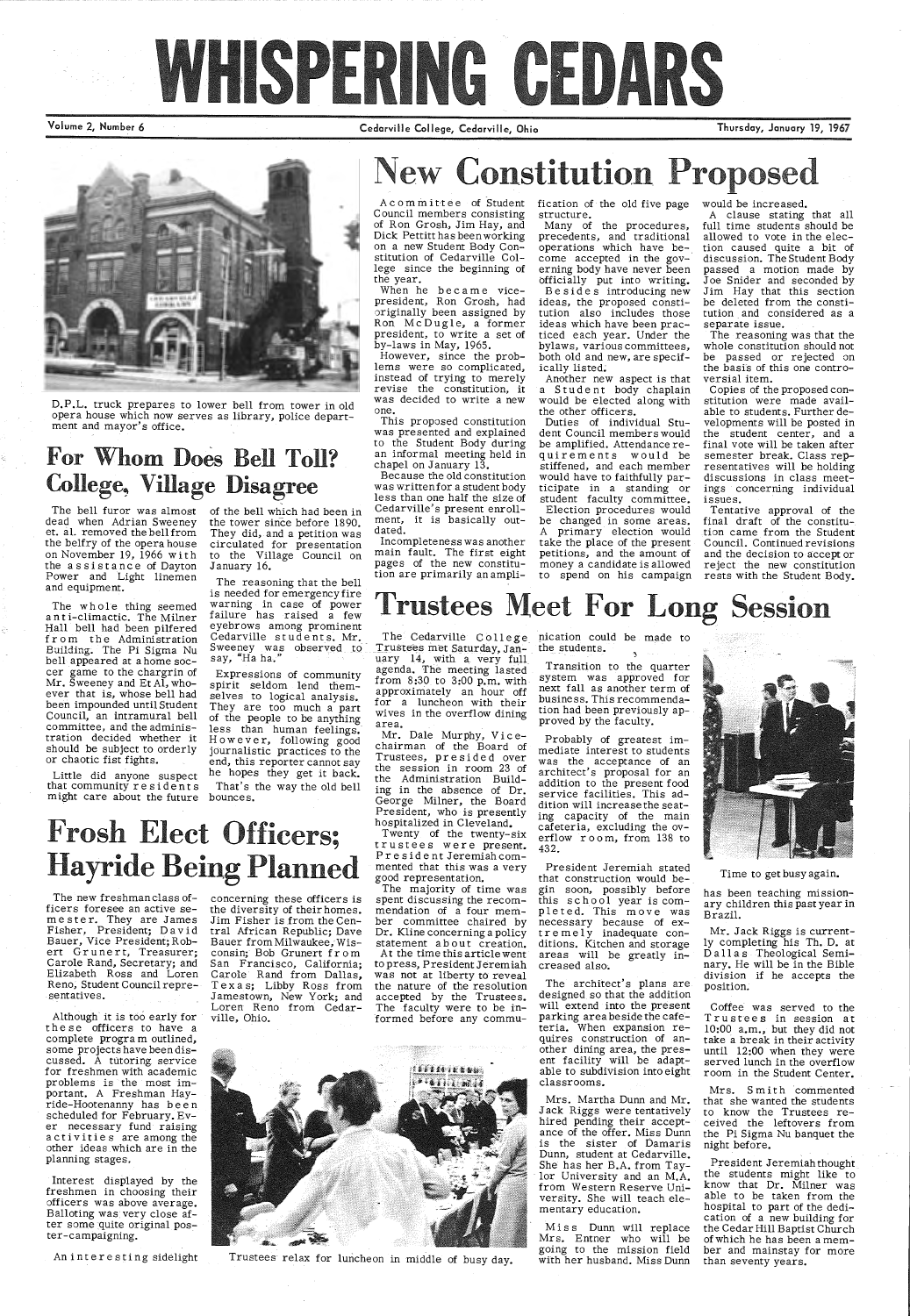Page 2

# **Editorial** *Thoughts on a Bell*

If you missed last Saturday's Dayton Journal Herald and Xenia Daily Gazette, maybe the article about the Cedarville opera house- firewarning-curfew bell in this newspaper was news to you. Many students got <sup>a</sup> pretty good chuckle out of it because it appears to be such a small thing to be disturbed about.

Has anything got out of proportion for you this semester? That is a rhetorical question because it happens to us all. Basically, we

I wi-sh to propose this as an analogue of some of our concerns. A good friend of mine brought this matter to<br>my attention last Saturday, and it caused me to stop<br>and think about some "bells" in my life and Cedarville College life as a whole. Sometimes this semester, Whisperin§ Cedars has become a "bell" for me in relation to more important things. On occasion Student Council has too.

Optimism is essentially<br>Christian, because Christianity is a religion of faith. Neither of the above example groups of students has much faith. I fear we all fall into similar cate-

gories.<br>Finding the real problems which have got life out of focus, symptomized by whatever draws the situation to one's attention, is difficult. Being essentially optimistic<br>Christians with our Bible, prayer, and an interested God, our problems are not insoluble and need not ruin our experience at Cedarville.

### Politically Speaking *Phipps Cuts Along The Bias Edge* By JIM PHIPPS will be to find jobs for the White House." Ashbrook ad-<br>By JIM PHIPPS will be to find jobs for the White House." Ashbrook ad-

Christian students who become cynical about Christ's interest and activity in the lives of men face the same problem as we Christian students who find drinking es- sential or helpful to life. The latter clouds the re a 1 problems with a physical soother, the former with an equally spiritually harmful

> Please try to limit the length of Letters to the Editor to two to three hundred words in length.

### Final Exam Schedule Monday's Has exam class at: on:

the vote, it is not the right of the majority to deprive even that minority of the<br>Senior class who did want even that minority of the Senior class who did want the vote of their privilege.<br>It has been said (and I believe somewhat properly)<br>that the Senior has been a member of the student body longer than the underclassman and should thus be able to make <sup>a</sup>more mature and intelligent decision concerning the candidates and issues of a school election. While this view cannot be absolutely proven, neither can it be disproven. If the Senior is not able to make <sup>a</sup>more mature decision, he is at least entitled to make some decision.

| 8              | Mon   | $8:00 - 10:00$ |
|----------------|-------|----------------|
| Q              | Tues  | ,,             |
| 11             | Wed   | ,,             |
| 12             | Thurs | , ,            |
|                | Mon   | $1:00 - 3:00$  |
| $\overline{2}$ | Tues  | ,,             |
| 3              | Wed   | ,,             |
|                | Thurs | , ,            |

Tuesday's Has exam class at: on:

| 8<br>Q         | Mon<br>Tues | $10:15 - 12:15$<br>,, |
|----------------|-------------|-----------------------|
| 11             | Wed         | , ,                   |
| 12             | Thurs       | ,,                    |
|                | Mon         | $3:15 - 5:15$         |
| $\overline{2}$ | Tues        | ,,                    |
| $\overline{3}$ | Wed         | , ,                   |
|                | Thurs       | ,,                    |

If you are faced with too many exams in one day, <sup>p</sup>lease notify the Registrar's Office.

.... :.:.: .. :::.:::::::::::.:::::::::::::::::::::::

### *Editor's Note*

## I **Editor's Mail Box** I This Senior Wants To Vote

### Mr. Editor:

The purpose for mywriting this letter is to express my view concerning the right of a Senior to his vote in a Student Council election.

It is difficult for me to understand an argument against the right of a Senior to vote if one accepts the idea of the democratic form of government. In our society, even a majority should not be permitted to withhold the vote from a minority for any reason. Frankly, I am afraid of an absolute majority of Freshmen, Sophomores, and Ju niors imposing their will over a minority of Seniors who have as much right as any member of our school society to determine the future policy of our school. It has been argued that because three Senior members of the Student Council voted against the motion allowing Seniors the vote that the entire Senior class did not want the privilege. It was not said, however, that the majority of the Seniors on the Council favored the motion. Even if it were the case that the majority of the Senior class did not want

Also suggested was the<br>outlawing of all wiretapping and electronic snooping, this is to stop Bobby Kennedy from finding out what's happening in the White House and to keep J. Edgar Hoover from cutting his budget by not<br>having to pay phone bills); and a new selective service law, (requiring deferments for all those millionaires who date the President's daughter).

Democrat Wayne Haynes voiced a different view. He said: "I thought ,it was <sup>a</sup> moderate and considered ap-<br>proach to the many problems<br>facing the country."

The purpose of this letter has been primarily to put forth my views concerning this issue. But there is another purpose which goes deeper. I wish to incite some sound thinking before a decision is made which deprives a minority of its democratic privilege. I ask only that serious consideration be given to your de- cision.

Respectfully yours,

Let us recall the price of our freedom, the cost of our heritage, and the blood and lives that were given in order that our precious red, white, and blue banner might wave. Let us thank God, and then let us place a flag on<br>Cedarville's flagpole and<br>display our colors proudly!

Several days ago Presi- dent Johnson presented to the people of the United States and the world one of the least eloquent state-ofthe Union messages known in recent times. Lacking the abilities of Eisenhower and the appeal of Kennedy, Johnson at last has seemingly faced up to economic effects of the poorly planned "Great S o c i et y" programs which have been instituted under his "administration". The e 1 e ct ion promises of the "Great Tax cut" are all forgotten now as someone must pay the bills for the "Great Fiascos" and the only person left untapped to pay the salary for Adam C. Powell's wife in Puerto Rico is the American Taxpayer who is already paying for Bobby Baker and the Boys.

> Entering the jail area, the<br>group is admitted to a large rectangular chamber via a padlocked door maze which is jokingly called "the elevator." This chamber has

To relieve the lack of finances, the Johnson has decided that the most expedient course is to add a 6% tax charge to the already bloom-<br>ing Internal Revenue Service income. This charge, he said, is necessary just because we can't possibly be hasty in winning the war in Viet Nam. We instead must look forward to "more cost, more loss, and more agony."<br>It has possibly been sug-It has possibly been sug-<br>gested to the Commanderin-Chief that a good time to before the 1968 elections. We have to remember the po- litical polls, you know. Other programs which the<br>President suggested included a 270 million dollar increase in poverty program spending, (maybe we could suggest that some of this be spent on the American taxpayer); a new safe streets "crime control act", (this makes it illegal for crooks to be on the street after 6 p.m.); consolidation of the labor department and the commerce department into<br>a single new department of business and labor, (the first mission of this organization

whelming; the lewd pictures is little luster for the mem-<br>on the walls are nauseating; bers of this Christian Servon the walls are nauseating; bers of this Christian Serv- and the living conditions de- ice group. Their objective plorable. Yet every Sunday is to gain the confidence the Word of God is taken and respect of these de-<br>into this environment in an praved souls confined here,<br>attempt to give these im- and in so doing, plant the<br>prisoned c prisoned creatures a new ray of hope. It is signifi- results. This group is to be cant to note that our Lord commended for their min-

employees who lose their jobs in the merger, possibly as assistants for Jimmy Hof- . fa).

In all seriousness, however, we should recognize that the state-of-the-Union message was an excellent example of the fact that the trend today is strongly away from concern over the individual American citizen and toward the centralization of power in the hands of individuals who have shown themselves incompetent to handle e c o n o mi c responsibility.<br>Therefore, it is up to us to pay for the mistakes.

Democratic Senator Stephen Young said: "I feel Americans, individuals and corporations, are very heavily taxed at this time. I take <sup>a</sup> dim view of a tax increase." Young said he will oppose it "Until or unless we adopt

measures to end duplication and waste in the federal gov ernment."

Republican Congressmen John Ashbrook, a constant critic of the administ r at ion, said the speech "must have been a great disappointment to American taxpayers who I'm sure feel as I do that the message of the November 8th elections has not arrived at the

### ROGERS JEWELERS

Exclusive Dealers for KEEPSAKE DIAMONDS SAMSONITE LUGGAGE 39 East Main Xenia

White House." Ashbrook added; "The word economy<br>doesn't belong in the president's vocabqlary."

New 1 y-sworn Republican Representative Charles Whalen of Dayton said there was much in the President's message representing a sub stantial number of new programs and a resultant increase in cost to taxpayer. Nowhere, Whalen added, did Johnson indicate there would be an effort to reduce nonessential government spend- ing.

Ohio C on gr es s m en and Senators commenting on<br>President Johnson's stateof-the-Union address last night generally opposed the proposal for a tax increase.

# Christian Service

Located in the heart of three high windows on one dingy, ramshackle, sooty- two-man cells along the bricked building accessible other wall. by a garbage-strewn alley, The cramped, smoke-filled office is depressing even though the deputies' small talk airs a mock attempt at cordiality as the Christian Service group files in. Located in the heart of three high windows on one The men jailed in Xenia Xenia, the county jail is a wall and two levels of small are imprisoned for num-

# Questions Absence of Flag

### Dear MR. Editor,

"And the star-spangled banner, oh long may it wave O'er the land of the free and the home of the brave."

But the "star-spangled ban ner" does not wave at Cedarville College! The lofty flag pole on the front lawn of<br>the Administration Building stands empty every morn-<br>ing. Perhaps the absence<br>of our flag is due only to carelessness and not intentional neglect, but the flag is absent.

We need to be reminded that Old Glory symbolizes the independence, liberty, and justice of our nation. It stands for the best that is in us. . .loyalty, character, and faith in democracy.

Let us remember the times

### and the places where it took much more than a simple tug of a rope to unfurl the Stars and Stripes. Let us visualize the marines raising it on Mt. Suribachi, Iwo Jima; the figure of Francis Scott Key watching it, tat-<br>tered and bullet-riddled, fly tered and bullet-riddled, fly from atop Fort McHenry; and the body of a young soldier clutching it as he falls in Viet Nam.

Sincerely, Patti France

# "Shocking" Jail Is Difficult Field

two-man cells along the erous-offenses,rangingfrom<br>other\_wall. picking pockets to murder. Two picnic tables in the less - responding often with center of the chamber serve cat-calls. However, the recenter of the chamber serve cat-calls. However, the re-<br>as the dining area for about porter could sense a certain<br>twenty prisoners. The floor, atmosphere of respect twenty prisoners. The floor, atmosphere of respect,<br>walls, and tables are covered guarded questioning, and in-<br>with the filth of tattered pa- terest among this hard-<br>per-backs, dinner garbage, boiled, callous lot as one of

This group meets every Sunday under the leadership of Bob Rohm to hold services from 10:00 a.m. until 11:15 a.m. These fellows (six to ten of them, usually) give their testimonies, lead in songs, give a short serm on, and provide special music for the inmates.

The stench is nearly over- Results are slow and there is omnipotent and can touch istry, but more than that, the hearts of men anywhere. to be supported by prayer.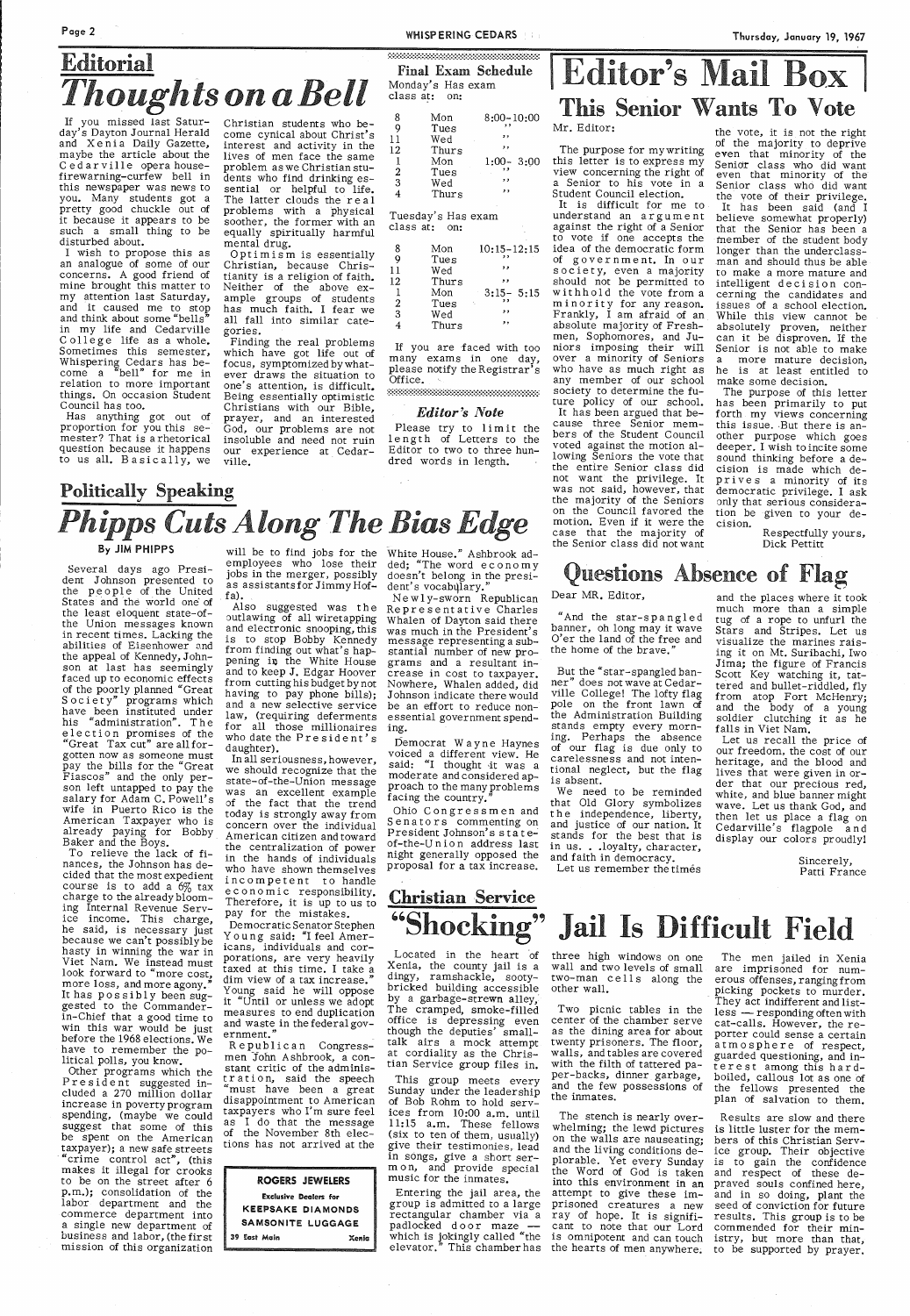WHISPERING CEDARS is a publication of campus events and student opinion for Cedarville College, published semimonthly. Editor: Joseph Snider

Assistant editors: Delores Cooper, Ann Walstrum, Douglas Gottwals

Business manager: Linda Garlock

Advertising editors: Laura Field, Karolyn Wagner Circulation manager: Joseph Platek

Staff: Michael Bogatay, Laura Field, Sam Kelley, Karen Nelson, Janet Phenix, Ruth Rodriguez, Lois Rumage, Sheila Solomon, and Brenda Thompson.

### **CC Women's Basketball Will Begin Next Monday**

Basketball fans will soon be seeing the girls take over the gym floor now that the Women's intercollegiate team has been organized by Coach June Kearney. Practice comes three times a week.

A welcome revision of the dribble rule will allow unlimited dribbling instead of the former three dribbles. This will cut down traveling violations and give more freedom on the court.

Lois Walker and Gail Thompson were voted cocaptains of the team. Man-

agers are Carol Hansen and Lila Tanner. The girls who<br>compose A team are Ann Damon, Kathy Spencer, Jan DuBois, Linda Wessell, and Judy Stamatus. B team members are Bev Carlson, Ruth Grant, Suzy Rader, Pat Wissinger, and Karen Rau. Statistician is Suzie O'Shell.

The team plays their first game Monday, January 23,<br>at the Miami Valley Nurses School. Other schools to be played this season are Miami U., Antioch, Ashland, Wilmington, and Central State.

# **Warns of Costly Love**

serious challenge was given to the Cedarville Student body by Dr. Bruce Turnbull, a former Cedarville professor, in a series of chapel talks given Nov. 30 through Dec.  $2, 1966$ . He asked the question, Who is Modern Man? and suggested that we Christians cannot afford to not understand the highly complex and even contradictory persons of the 20th Century Western World, persons to whom, as educated Christians, we have been called to take the Gospel. Dr. Turnbull's task in his chapel messages was to introduce to us the thinking of modern man, as reflected in the theology of Tillich, Bonhoeffer, Bultman, and the Christian Atheists.

He suggested historical reasons for modern man's peculiar blend of existential despair and hopeful selfconfidence: Two world wars destroyed the nineteenth century romantic conviction that man was basically good and perfectible. On the other hand, the advance of technology and scientific thinking replaced man's superstitious fears with a confidence in the ability of science to overcome disease and physical obstacles. Thus, the picture modern man has of God is deus ex machina, the God whose only purpose is to get us out of jams. The place of God in modern man's life has been subordinated by science.

With this kind of sophisticated and complex individual, the educated Christian cannot resort to the simplified approaches of his "evangelical grandfathers." We must become accustomed to our own generation's thinking, not that of our forefathers. With this new generation the 1-2-3-bang! approach is sheer irresponsibility. "We must not consider them pins in a bowling alley to knock down.

In a later interview with Dr. Turnbull, his intense concern for communicating Christ to the educated was evident. He emphasized that Christians must pay a price in responding to the call of their responsibility, the price of understanding. We<br>must learn to have real concern for nonbelievers, which means we may even have to become friends with them. "Being all things to all men"

means going where they are not to befriend them on their own grounds. We would not be actually participating in their kind of life, but extending ourselves as much as we can to them without demanding that they conform to our standards of behavior.

As mush as it is in our power, we should be living power, we should be fiving<br>harmoniously with others, or<br>as Paul said, "Live in peace<br>with all men."

If we are witnessing to a person more learned we may have to use the Socratic approach of asking questions so as to lead the person to use his own deficiency. He had already explained the necessity of befriending the nonChristian, and learning to be significantly concerned about him as a person. He had already told us we must take the trouble to understand the ideology of the educated nonChristian. It is becoming increasingly difficult to witness to the modern man, for he does not believe he needs the Gospel. Many Christians tend to put nonChristians on the defensive over trivialties, perhaps causing them to sense a disapproval of certain of their habits and actions.

"A quick conversion is very<br>rare," Dr. Turnbull stated.<br>The Gospel is simple, yet it has a depth "that can send one's mind reeling." Our lack of understanding this depth can hinder us in communicating it to a com-

our own efforts are often so inadequate that we would be forced to despair at the difficulty of witnessing, were it not for the knowledge that the Holy Spirit is aiding us. We pressed Dr. Turnbull further about how to wit-

We must learn to lead him to see the defectiveness of<br>his own position. "Bring about a feeling on the part of the person you are witnessing to that his whole viewpoint is inadequate and<br>lets him down." But Dr.<br>Turnbull warned that we must never in any way convey to this person that we think he is a fool for be-

Finally, we must ask this person to whom we are witnessing if he would examine the Christian viewpoint and see if it is able to explain reality. This, of course, requires that we ourselves shall have integrated the Gospel into the reality of our own life, so that we can make the claim that we have